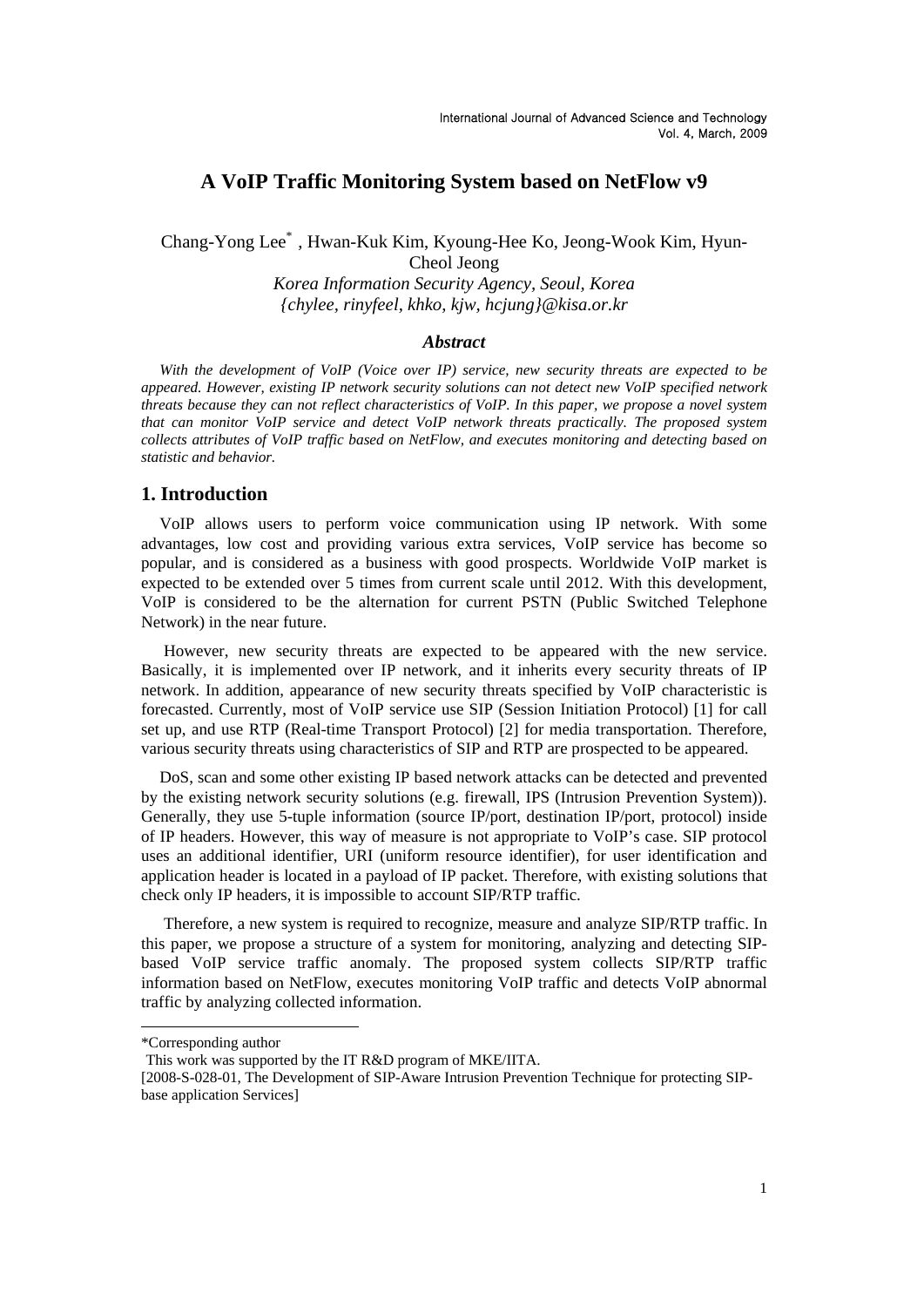The remainder of this paper is organized as follow. In Section 2, we give related work. In Section 3, we describe VoIP network threat model. In Section 4 and 5, we describe the proposed system and rules for detection. We conclude the paper in Section 6.

## **2. Related Work**

## **2.1 NetFlow**

IP flow is defined as a union of IP packets those have same source IP address/port, destination IP address/port, protocol information. If new arrival packet's attribute is not found from a flow table, a new flow will be generated. On the other hand, if it is found, only corresponding flow's attribute (e.g. packets count, bytes, last update time, etc.) will be updated. With this process, only a flow table is maintained until time out, and after the time out, the flows in the table are sent to a flow collector. Due to it doesn't have to maintain whole packets, it can save disk space and system resource. So, a lot of network devices use flow based traffic account to monitor and manage their networks.

Cisco NetFlow [3] is the most popular IP flow format to account IP traffic. Currently, NetFlow version 9 has been released and NetFlow version 5 is used by most of network management devices and network security devices. Actually, it is not too much to say that NetFlow is a industrial standard for traffic measuring.

 However, NetFlow version 5 is not appropriate to VoIP. It supports a fixed template, flow size and metrics, and an user is not able to configure anything to the format of the flow. Cisco released NetFlow vsersion 9 that has an extended header idea.



Figure 1. A format of NetFlow version 9 packet

In NetFlow version 9's case, packet header is same as NetFlow version 5. However, the most important change of the NetFlow Version 9 format is that it is template based. Templates provide a flexible design to the record format, a feature that should allow future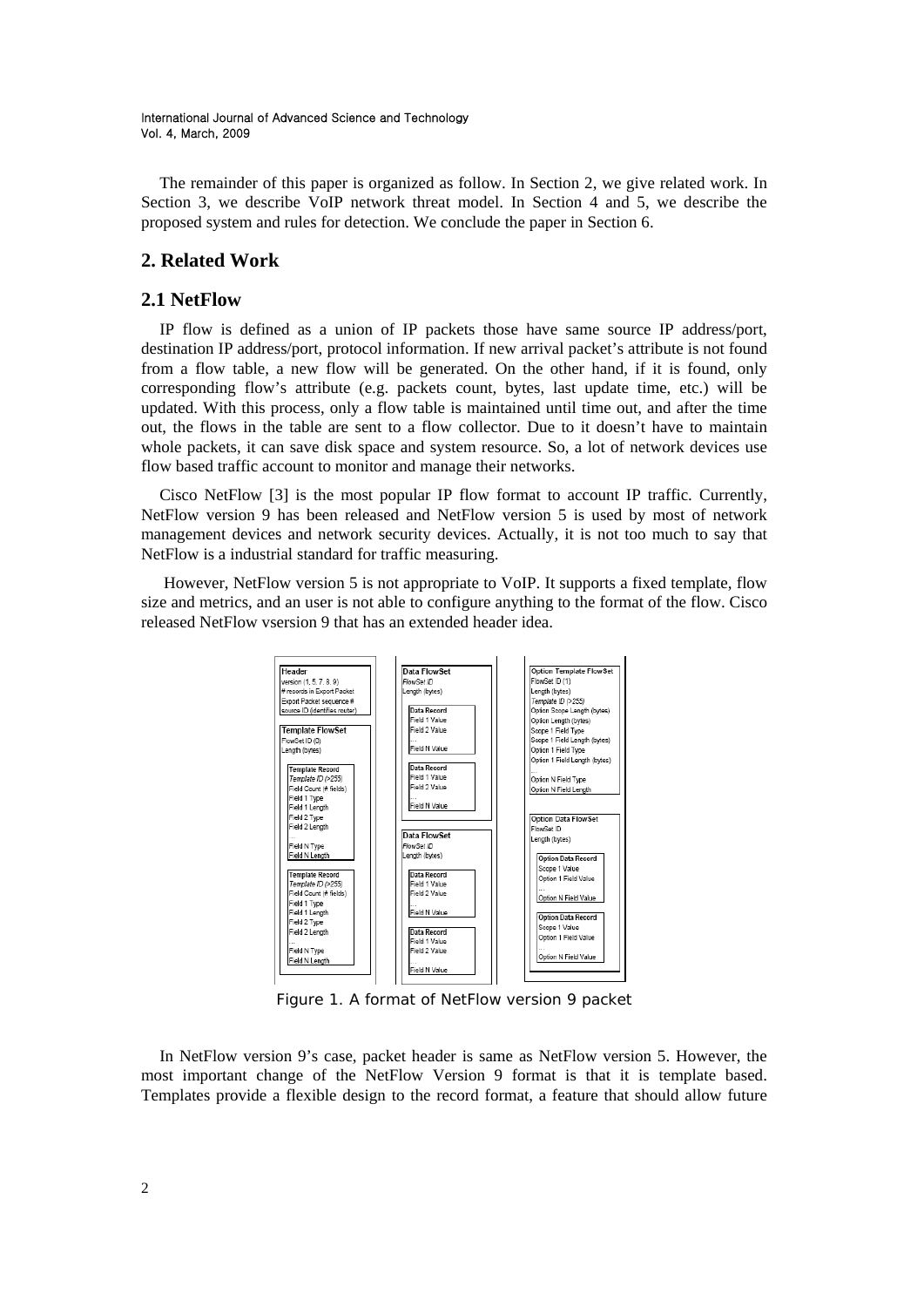enhancements to NetFlow services without requiring concurrent changes to the basic flowrecord format[4].

## **2.2. nProbe**

VoIP abnormal traffic detecting product never has been released, yet. Only nPorbe [5] supports some metrics to measure SIP/RTP traffic since it's version 4.0. nProbe is an open source NetFlow probe. It supports to generate NetFlow version 5, 9 and IPFIX flow. Especially, it supports to generate Netflow version 9 including extended flow header. Since its version 4.0, SIP/RTP plugin is added and it is able to measure VoIP traffic metrics that can be used by netflow collectors for building accurate analysis applications. Table 1 shows VoIP metrics that can be measured by nProbe.

| <b>SIP</b>        | <b>RTP</b>            |
|-------------------|-----------------------|
| SIP CALL ID       | <b>RTP FIRST SSRC</b> |
| SIP CALLING PARTY | <b>RTP FIRST TS</b>   |
| SIP CALLED PARTY  | RTP LAST SSRC         |
| SIP RTP CODECS    | RTP LAST TS           |
| SIP INVITE TIME   | RTP IN JITTER         |
| SIP TRYING TIME   | RTP OUT JITTER        |
| SIP RINGING TIME  | RTP IN PKT LOST       |
| SIP OK TIME       | RTP OUT_PKT_LOST      |
| SIP ACK TIME      | RTP OUT PAYLOAD TYPE  |
| SIP RTP SRC PORT  | RTP IN MAX DELTA      |
| SIP RTP DST PORT  | RTP OUT MAX DELTA     |

Table 1. VoIP metrics that can be measured by nProbe

## **2.2. Previous Proposals**

Currently, research about VoIP security is underway, and some proposals have been released. Geneiatakis proposed a framework for detecting malformed SIP messages[6]. And Wu proposed an abstract intrusion detection framework called SCIDIVE for VoIP system[7]. In 2007, Kang et' al. proposed a methodology to profile the behavior of SIP-based VoIP traffic. He profiled the service behavior at multiple levels, server host, server entity, individual user levels[8].

Besides these, some other ideas were proposed for VoIP security. However, most of them are about signature-based detection. And a practical system for monitoring and detecting VoIP traffic is not proposed yet.

## **3. Threat Model**

In this paper, we define VoIP network threats as a network attack that uses characteristics of VoIP service and is able to be detected by analyzing traffic. VoIP network threats are categorized into 3 groups, SIP flooding attack, RTP flooding attack, SIP scan.

In SIP flooding attack, an attacker sends a specified SIP proxy server or UA (User Agent) numerous SIP request messages (e.g. INVITE, REGISTER etc.) in a short time. It causes system resource starvation at victim device and makes it impossible to provide normal VoIP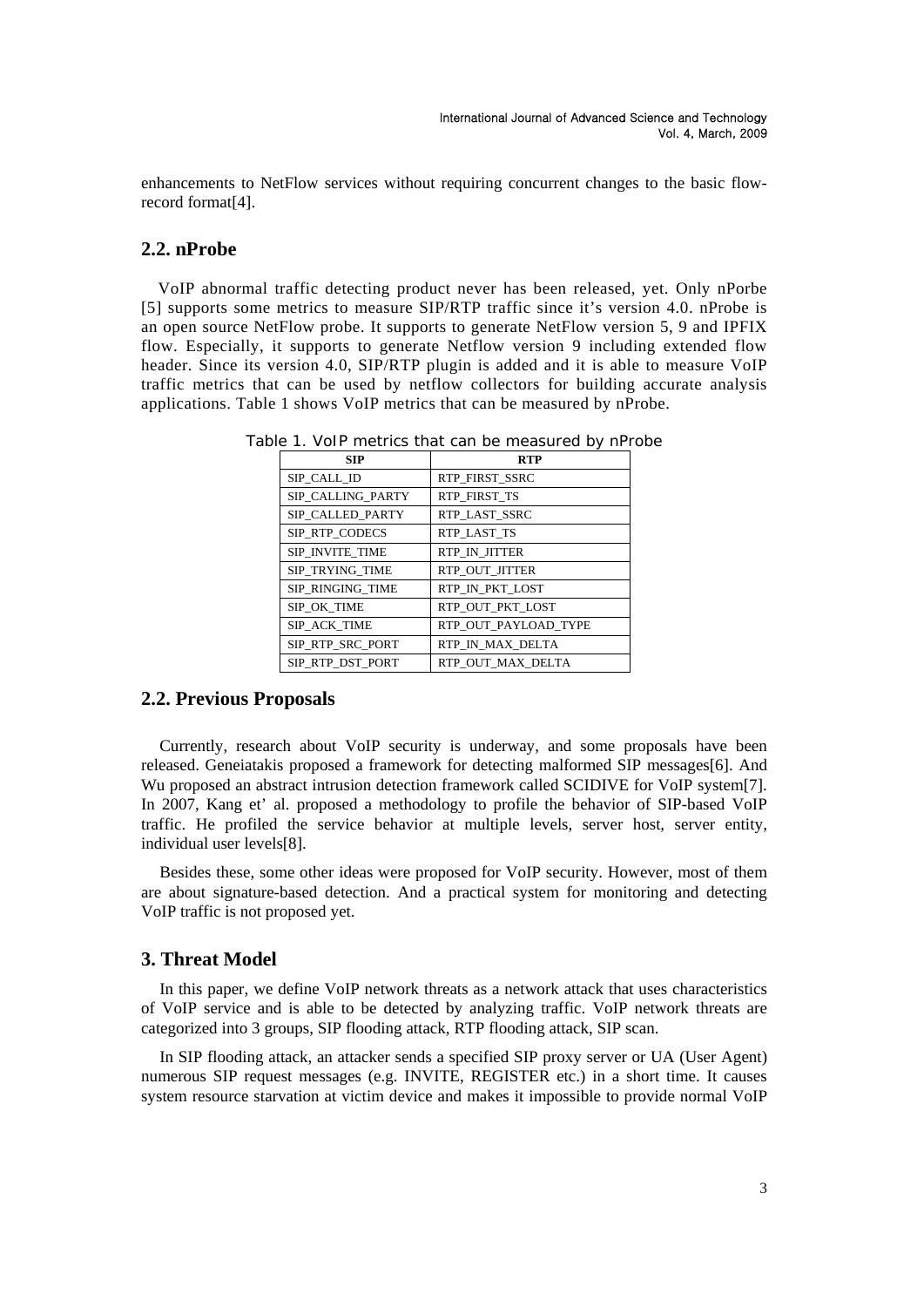service. Especially, in INVITE flooding's case, it does not cause only service destruction but second damage that ring phones continuously.

RTP Flooding sends numerous RTP packets to the victim in a short time without following any media encoding scheme. It can cause decline of voice QoS , and service destruction. VoIP is a real-time service and is very sensitive at voice QoS. Even if QoS decline is very small, it can give very critical damage to the service.

In order to perform more complicated VoIP attacks, it is necessary to know some information (e.g. valid URI etc.). SIP Scan attack is performed to get some information to execute second attacks (e.g. eavesdropping, SIP/RTP flooding etc.). In SIP scan attack, attacker tries to register a random URI to registrar server. When the server responses to the REGISTER request, the attacker can check a validation of the URI. And the attacker can check users whose status is on-line, by sending INVITE messages to various users in the network. SIP scan attack does not cause a critical damage by itself, but it has a potential risk for the second attacks.

### **4. Proposed System**

In this chapter, we propose a system that monitors VoIP service and detects VoIP network threats described above.

### **4.1. Overall System Components**

Figure 2 depicts overall system components of the proposed system. The proposed system consists of VoIP Traffic Observation Point, VoIP Traffic Monitoring and Detecting System, and GUI (Graphic User Interface). VoIP Traffic Observation Point generates NetFlow that includes VoIP Traffic aware information. It is developed as a software type, and can be installed in a third-party server device or network devices (e.g. router), security devices (e.g. IPS). VoIP Traffic Monitoring and Detecting System executes monitoring, analyzing VoIP traffic and detecting VoIP network threats. Monitoring statistic and results of detections are sent to GUI to be reported to a system administrator. The administrator can configure the rules for analyzing and detecting through GUI.



Figure 2. Overall System Components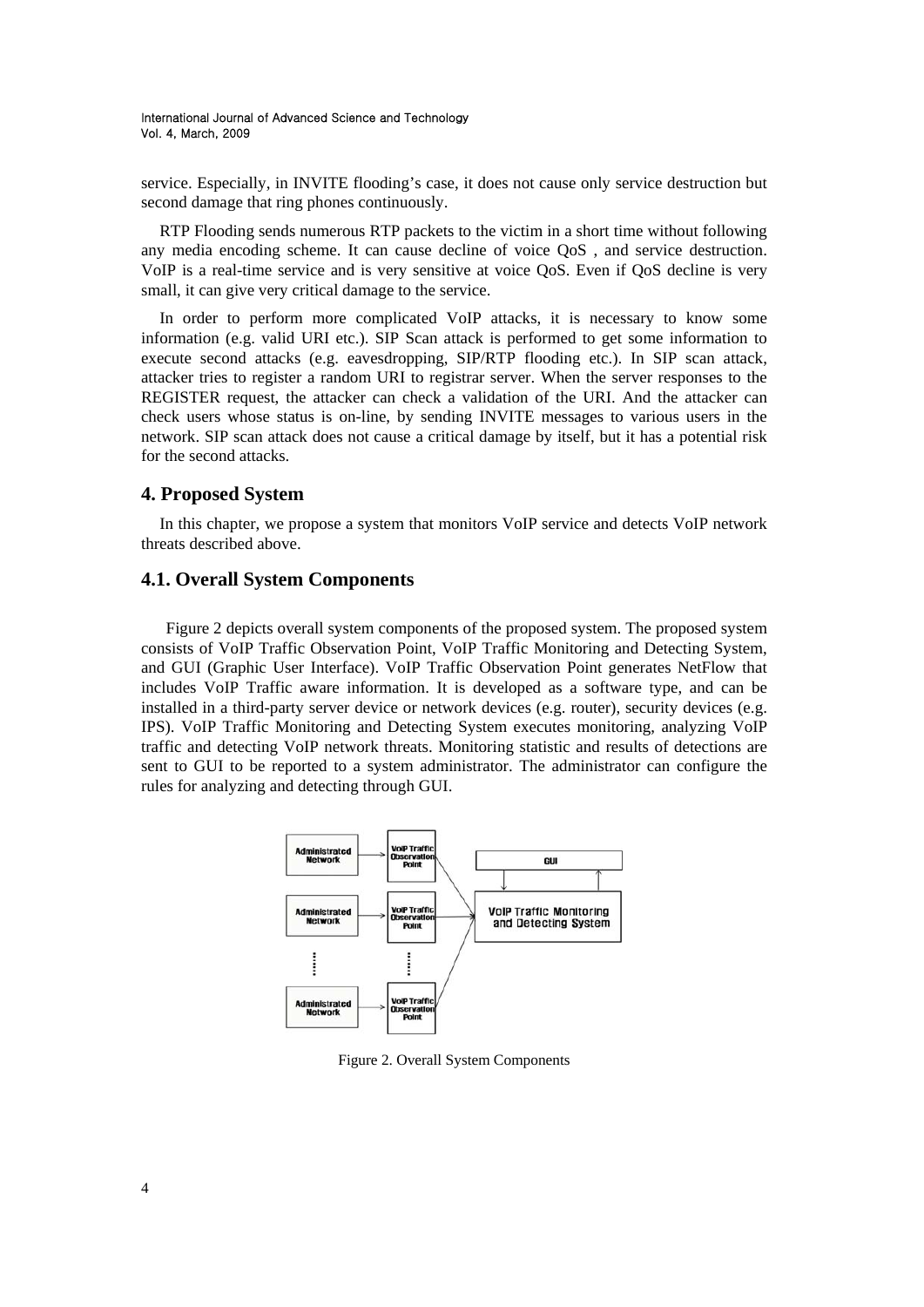# **4.2. VoIP Traffic Observation Point**

VoIP Traffic Observation Points are located at a number of administrated networks, and collects VoIP traffic information of corresponding network. At first, it collects every raw IP packets from the network, and inspects application headers of them. Now it can distinguish SIP/RTP packets from the other types of IP packets and gathers SIP/RTP attributes (e.g. call-ID, caller/callee URI, SIP method type etc.). Using this information, it generates NetFlow that includes SIP/RTP information. We have chosen NetFlow version 9 as the flow format. NetFlow version 9 supports extended header and appropriate to measure VoIP traffic. The generated NetFlow is sent to VoIP Traffic Monitoring and Detecting System.



Figure 3. VoIP Traffic Observation Point

## **4.3. VoIP Traffic Monitoring and Detecting System**



Figure 4. VoIP Traffic Monitoring and Detecting System

VoIP Traffic Monitoring and Detecting System consists of NetFlow Collector, VoIP Traffic Monitoring and Analyzing Module, Abnormal VoIP Traffic Detecting Module, System Management Module, and GUI Interface. The roles of each module are as follow.

- NetFlow Collector controls connections between a number of VoIP Observation Points and SIP Traffic Monitoring and Detecting System. And it collects NetFlow version 9 data. It decodes the NetFlow and itemizes SIP/RTP information to measure VoIP traffic for each item. The itemized information is sent to VoIP Traffic Mornitoring and Analyzing Module.
- VoIP Traffic Monitoring and Analyzing Module calculates the value of statistics for VoIP traffic monitoring(e.g. SIP/RTP traffic volume, session count etc.) and the value of statistics for VoIP traffic analyzing (e.g. ratio of caller/callee IP, the number of each SIP method etc.). The statistics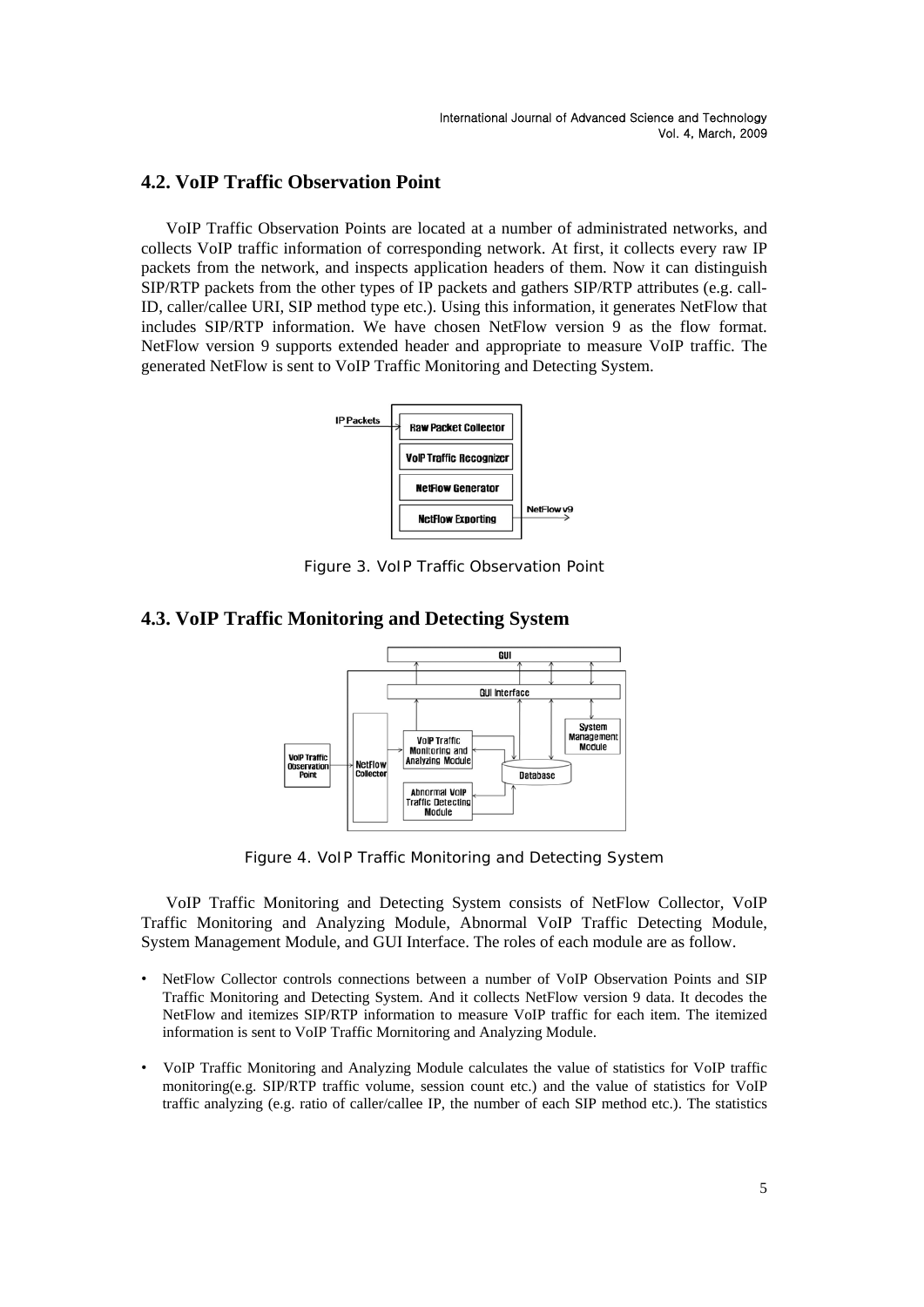are stored in DB, and are used to report traffic information or to detect abnormal VoIP traffic. Out of the statistics some items are sent to GUI, through GUI interface, in real-time, to report service status.

| Object                                   | Metrics                                                                                                                  |  |  |
|------------------------------------------|--------------------------------------------------------------------------------------------------------------------------|--|--|
| <b>Network</b><br>monitoring             | • SIP/RTP traffic volume<br>• the number call sessions<br>• duration of calls                                            |  |  |
| Detecting<br>abnormal<br>VoIP<br>Traffic | • the number of messages for each method<br>• the number of source/destination IPs<br>• the number of caller/callee URIs |  |  |
| OoS<br>measuring                         | • jitter of RTP traffic<br>delay of RTP traffic<br>$\bullet$<br>packet loss of RTP traffic                               |  |  |

Table 2. Metrics to analyze

- Abnormal SIP Traffic Detecting Module executes to detect VoIP network execute to detect VoIP network threats in accordance with detecting rules. It calculates threshold value for each metrics continuously, and store the threshold in a hash table. And every unit time, it executes detecting VoIP network threats by comparing statistics of each metric with correspondent threshold value. The rules for detecting are described in chapter 5.
- GUI Interface sends VoIP traffic statistics, alert/log of VoIP network threats detection to GUI, to report the status of the service to the administrator, and receives some configuration request from GUI.

• System Management Module sends system status information (e.g. CPU/Memory usage, network status etc.) to GUI, through GUI Interface. And if it receives system configuration request from GUI Interface, it applies the request to the system.

## **5. Detecting VoIP Network Attacks**

Symptoms of INVITE flooding attacks are appeared differently at SIP proxy server and UA. When numerous INVITE messages are centralized on specified device, whole traffic volume of SIP increases abnormally. And SIP proxy server can not process every INVITE request, and can not send RINGING messages for every INVITE requests. If INVITE Flooding targets on UA, you can see the symptom at a number of INVITE requests and 200OK responses. With the same way, you can detect REGISTER flooding using ratio of REGISTER and 200OK messages count.

RTP is a UDP based bidirectional protocol, and there is no specified response process after media receiving. Therefore, it is very difficult to detect RTP Flooding based on behavior. But, RTP packets that have same SSRC (Synchronizing Source Collision Resolution), should be sent from a same host. Therefore, By measuring the number of source IPs of RTP packets that has same SSRC, you can suspect of distributed RTP Flooding attack.

SIP Scan Attacks are divided into REGISTER Scan, that targets registrar, and INVITE Scan, that targets UA. In REGISTER Scan, a specified user tries to register various URIs in a short time. Therefore, to detect REGISTER scan, you should check the number of REGISTER messages heading to the registrar server and find out if there is an IP address that tries to send REGISTER messages that include various URI each, out of REGISTER messages heading to the registrar server. In INVITE Scan's case, there should be an unique IP address that tries to send INVITE messages to various URI in